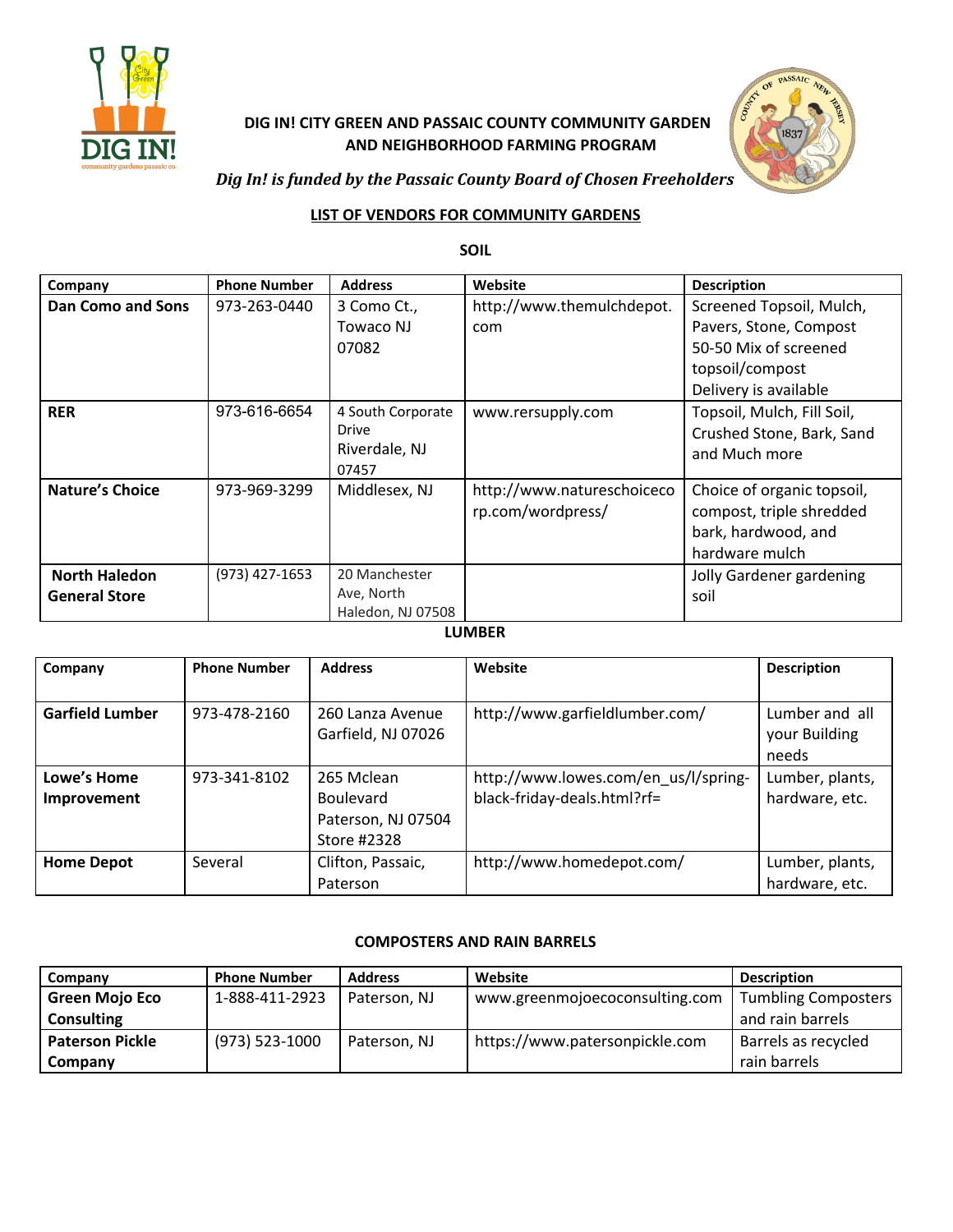## **PLANTS & VEGETABLES**

| Company                    | <b>Phone Number</b> | <b>Address</b>     | Website                         | Description            |
|----------------------------|---------------------|--------------------|---------------------------------|------------------------|
| Van Wingerden              | (973)-694-3936      | 279 Farm Road      | http://vwgreenhouse.com         | Vegetable Starts,      |
| Greenhouse                 |                     | Pompton Plains,    | Facebook: Van Wingerden Farms,  | Annuals, Perennials,   |
|                            |                     | NJ 07444           | Inc.                            | <b>Hanging Baskets</b> |
| <b>Gro-Rite</b>            | 973-694-7495        | 30 Hillview Road   | www.grorite.com                 | Vegetable Starts,      |
|                            |                     | Lincoln Park, NJ   |                                 | Annuals, Perennials,   |
|                            |                     | 07035              |                                 | Hanging Baskets,       |
|                            |                     |                    |                                 | Fertilizers            |
| <b>Richfield Farms</b>     | 973-777-7535        | 1139 Van Houten    | http://www.richfieldfarms.com/  | Vegetable Starts,      |
|                            |                     | Ave.               |                                 | Annuals, Perennials,   |
|                            |                     | Clifton, NJ 07013  |                                 | Hanging Baskets,       |
|                            |                     |                    |                                 | Mulch                  |
| <b>Midsummer Farm</b>      | 845-986-9699        | 156 East Ridge     | http://www.midsummerfarm.com    | Vegetable starts,      |
| (Barbara and Mark          |                     | Road, Warwick      |                                 | annuals, perennials    |
| Laino)                     |                     | <b>NY</b>          |                                 |                        |
| <b>Two Pond Farm</b>       | (973) 697-2541      | 176 Weaver         | Facebook: Two Pond Farm         | Vegetable starts,      |
| (Allison and Roger         |                     | Road, West         |                                 | annuals, perennials    |
| Hosford)                   |                     | Milford NJ         |                                 |                        |
| <b>Glenwild Gardens</b>    | 973-838-0174        | 104 Glenwild       | http://glenwildgardens.com/     | shrubs, trees,         |
|                            |                     | Avenue             |                                 | annuals, perennials,   |
|                            |                     | Bloomingdale, NJ   |                                 | certified organic      |
|                            |                     | 07403              |                                 | herbs and vegetable    |
|                            |                     |                    |                                 | plants                 |
| <b>Twin Brook Nursery</b>  | 201-891-1606        | 706 Franklin Ave,  | http://www.twinbrooknurseries.c | Trees, shrubs,         |
|                            |                     | Franklin Lakes, NJ | om/                             | perennials             |
|                            |                     | 07417              |                                 |                        |
| <b>Wood Prairie Family</b> | 207-429-9765        | Bridgewater,       | http://www.woodprairie.com      | <b>Certified Seed</b>  |
| Farm                       |                     | <b>Maine 04735</b> |                                 | Potatoes, Vegetable    |
|                            |                     |                    |                                 | Seeds                  |

#### **FENCING**

| Company          | <b>Phone Number</b> | <b>Address</b>  | Website          |
|------------------|---------------------|-----------------|------------------|
| <b>Jan Fence</b> | 1-866-JAN-FE        | 1107 Rt. 23     | www.janfence.com |
|                  | <b>NCE</b>          | South, Wayne NJ |                  |
|                  |                     | 07470           |                  |